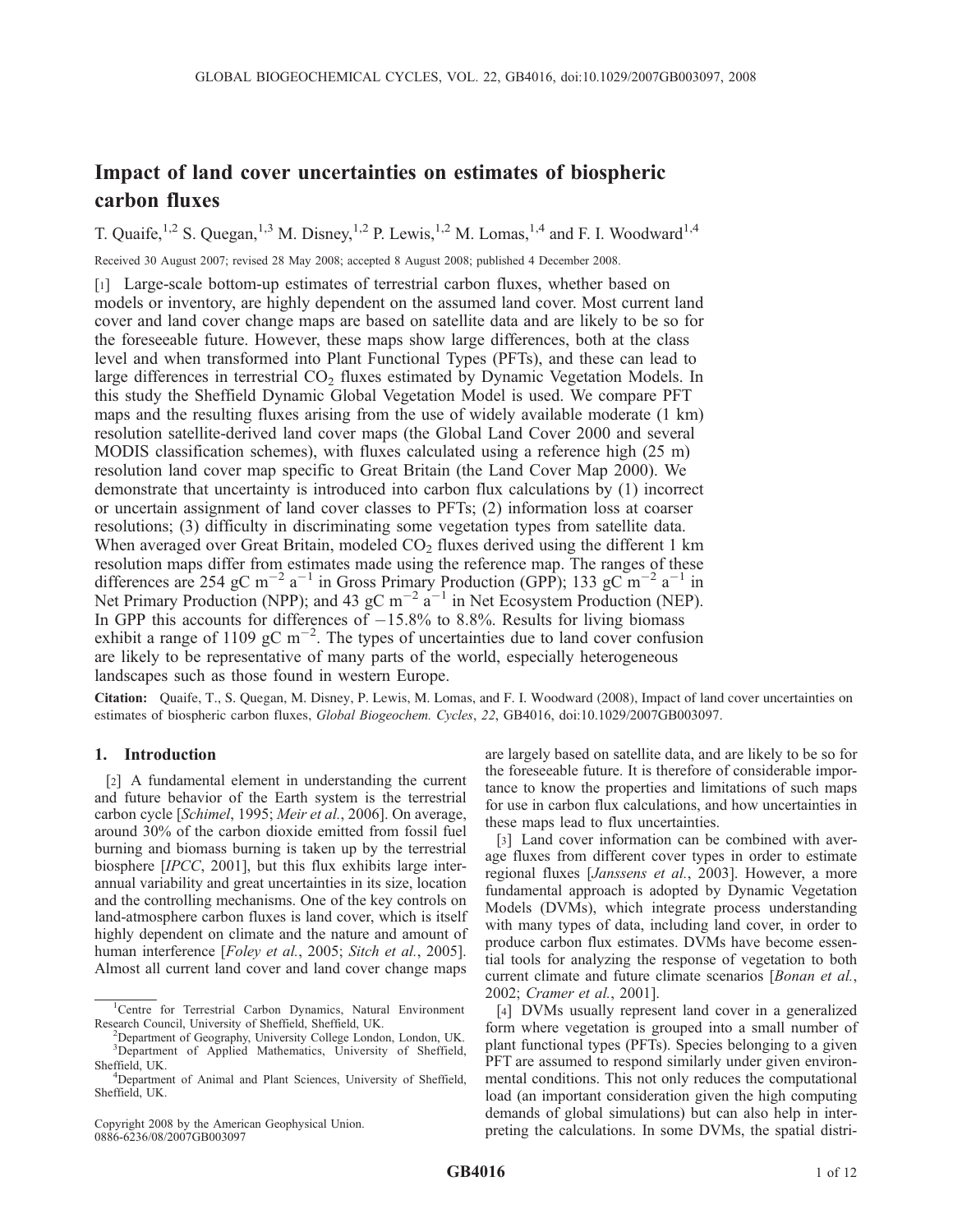Table 1a. Classes Represented Within Each of the Satellite-Derived Land Cover Products and the PFTs to Which They are Assigned: LCM2000<sup>a</sup>

| <b>PFT</b>             | Classes                                                                       |
|------------------------|-------------------------------------------------------------------------------|
| Deciduous              | broadleaved woodlands; dwarf shrub heath;<br>open dwarf shrub heath           |
| Evergreen              | coniferous woodland                                                           |
| C <sub>3</sub> grasses | improved grassland; set aside grass land;<br>neutral grass; calcareous grass; |
|                        | acid grass; bracken; fen, marsh, swamp;<br>bog; montane habitats; salt marsh  |
| Crops                  | arable cereals; arable horticulture;<br>nonrotational horticulture            |
| Bare/urban             | sea; water (inland); inland bare ground;<br>suburban/rural development;       |
|                        | continuous urban; supra littoral rock;                                        |
|                        | supra littoral sediment;                                                      |
|                        | littoral rock; littoral sediment; sea/estuary                                 |

<sup>a</sup>Land cover classes belonging to two Plant Functional Types (PFTs) are marked with an asterisk in Tables 1b, 1c, 1e, 1f, and 1g. In this case the land cover is split equally into each PFT.

bution of PFTs can be calculated internally under a set of competition rules between PFTs; this is necessary, for example, to investigate the natural progression of vegetation under climate change (see *Bonan et al.* [2002] for application at very coarse scales). Such an approach fails to capture the enormous amount of human management of the land surface, whose description requires land cover maps, preferably as time series for the whole of a simulated time period. Hence most DVMs take advantage of land cover products to constrain their calculations.

[5] Satellite data are the most important source of information on contemporary land cover. Global land cover products were first derived from satellites using NOAA Advanced Very High Resolution Radiometer (AVHRR) data at a nominal spatial resolution of 1 km [Townshend, 1994]. Since then, a variety of global land cover products have been provided to the scientific community, but they often show poor agreement at the regional or per-pixel scale [Giri et al., 2005; Hansen and Reed, 2000; See and Fritz, 2006]. Such disagreements arise because different products may be produced from different source data covering different time periods and using different classification methods [McCallum et al., 2006]. However, they also reflect intrinsic limitations in our ability to distinguish different cover types from any given satellite data set. The purpose of this paper is to quantify the uncertainty introduced into DVM estimates of carbon fluxes by these limitations.

[6] Previous studies have examined how land cover representation effects estimates of carbon flux, but only for simple production efficiency models [Reich et al., 1999] or methods based on multiplying empirically derived average fluxes for given cover types by their area [Turner et al., 2000]. Neither method represents the soil-vegetation system adequately and hence neither has prognostic capabilities. In this paper we instead use a state-of-the-art process-based DVM, the Sheffield Dynamic Global Vegetation Model [Woodward and Lomas, 2004], to estimate three types of carbon flux: Gross Primary Production (GPP), the gross uptake of carbon by photosynthesis; Net Primary Production (NPP), the net uptake after autotrophic respiration and;

Net Ecosystem Production (NEP): the net uptake after heterotrophic and autotrophic respiration. The results show how uncertainties in widely used global land cover products translate into uncertainties in model estimates of these fluxes. Great Britain is used as a test case, since there exists a validated high-resolution land cover map that is used as a reference against which to compare calculations on the basis of other land cover data. The conclusions however, have relevance at global scale.

# 2. Land Cover Products and Plant Functional Types

[7] The following sections describe the land cover products used in this paper and how they are transformed into PFT maps.

# 2.1. Satellite-Derived Land Cover Products

# 2.1.1. LCM2000

[8] This study uses as reference the Land Cover Map 2000 (LCM2000) [Haines-Young et al., 2000], which has 25 m resolution and contains the classes given in Table 1a. It is derived using data from the Landsat Enhanced Thematic Mapper, Thematic Mapper and the Indian Research Satellite LISS sensors. Although nominally corresponding to the year 2000, cloud cover meant that data from several years had to be combined in its formation (3% of the map is from 1996, 17% from 1997, 47% from 1998, 18% from 1999, 13% from 2000 and 2% from 2001). While more accurate and more detailed than the products described in sections 2.1.2 and 2.1.3, it was very labor-intensive to produce and cannot be updated as often. Hence, equivalent high-resolution classifications are available only for a small proportion of the land surface.

### 2.1.2. GLC2000

[9] The Global Land Cover Map 2000 (GLC2000) is a 1 km resolution product based on the Food and Agriculture Organization Land Cover Classification System [Bartholomé] and Belward, 2005]. It is derived from daily values of surface reflectance and the Normalized Difference Vegetation Index

Table 1b. As in Table 1a, for GLC2000<sup>a</sup>

| <b>PFT</b>             | Classes                                                                                                                                                                                                                                                                 |
|------------------------|-------------------------------------------------------------------------------------------------------------------------------------------------------------------------------------------------------------------------------------------------------------------------|
| Deciduous              | closed deciduous broadleaved forest;<br>mixed needle-leaved and broadleaved forest*;<br>mixed closed forest and shrubland*;<br>closed shrubland; open shrubland                                                                                                         |
| Evergreen              | closed evergreen needle-leaved forest;<br>mixed needle-leaved and broadleaved forest*;<br>mixed closed forest and shrubland*                                                                                                                                            |
| C <sub>3</sub> grasses | grassland; mixed grassland and cultivated and<br>managed areas herbaceous crops nonirrigated*                                                                                                                                                                           |
| Crops                  | cultivated and managed areas herbaceous crops<br>nonirrigated; cultivated and managed areas<br>herbaceous crops irrigated; permanently<br>cropped area with rainfed shrubs crops;<br>mixed grassland and cultivated and managed<br>areas herbaceous crops nonirrigated* |
| Bare/urban             | wetland; bare soil and sparsely vegetated area;<br>extraction site; unclassified; snow and ice;<br>water bodies; unclassified; unclassified;<br>unclassified; unclassified; urban                                                                                       |

a See footnote for Table 1a.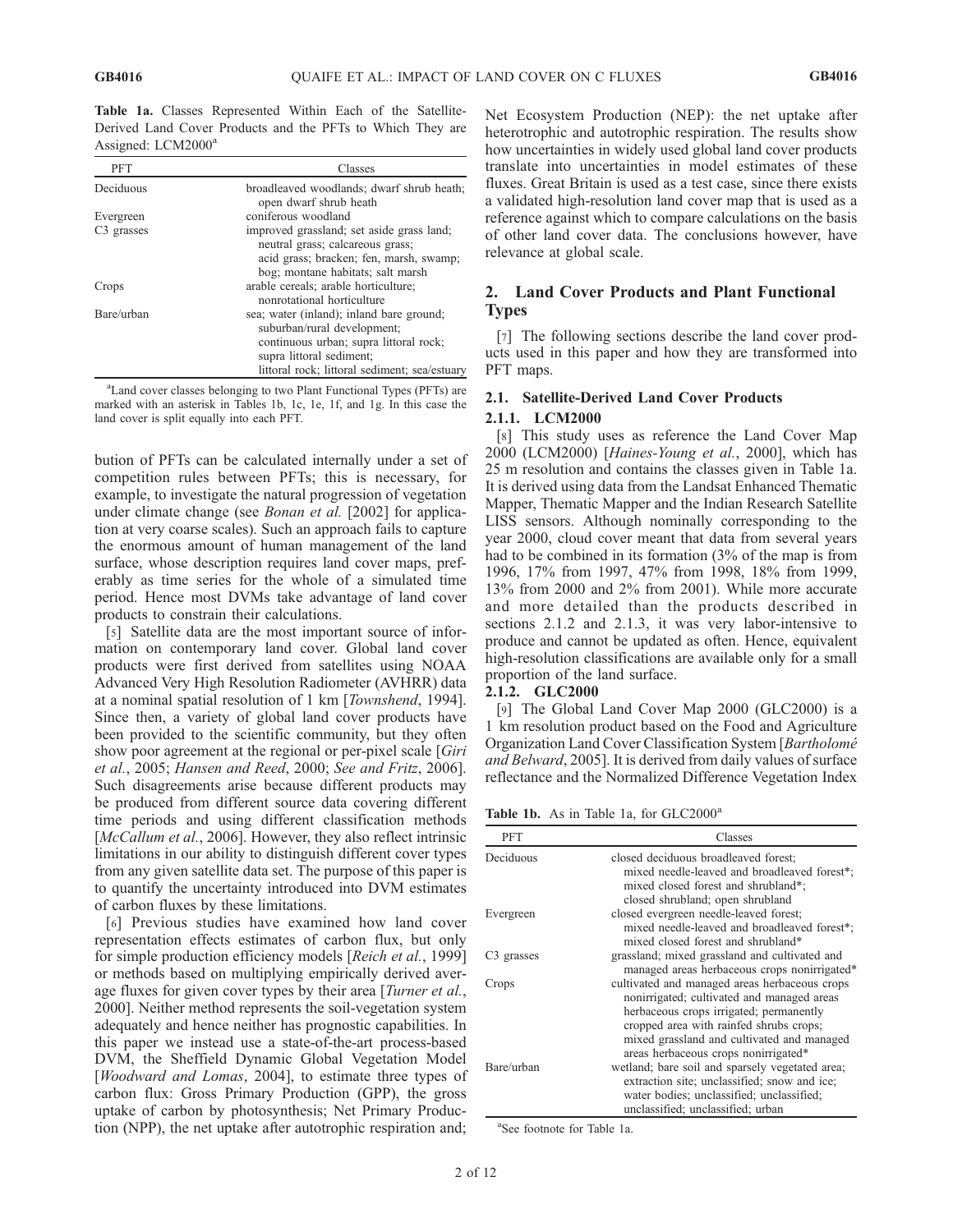| PFT                    | Classes                                                            |
|------------------------|--------------------------------------------------------------------|
| Deciduous              | deciduous broadleaf vegetation                                     |
| Evergreen              | evergreen needleleaf vegetation;                                   |
| C <sub>3</sub> grasses | deciduous needleleaf vegetation<br>evergreen broadleaf vegetation; |
|                        | annual grass vegetation*                                           |
| Crops                  | annual broadleaf vegetation;                                       |
|                        | annual grass vegetation*                                           |
| Bare/Urban             | nonvegetated land; urban                                           |

Table 1c. As in Table 1a, for MODIS BGC<sup>a</sup>

a See footnote for Table 1a.

(NDVI) acquired from November 1999 to December 2000 by the SPOT-4 VEGETATION instrument. The institutions responsible for generating GLC2000 over different parts of the globe were allowed to employ their own methodologies, which varied regionally but conformed to a common set of target classes. GLC2000 classes present in Great Britain are listed in Table 1b.

#### 2.1.3. MODIS

[10] The following MODIS land cover products [Strahler] et al., 1999] are used: The International Biosphere-Geosphere Programme (IGBP) [Loveland and Belward, 1997] and the University of Maryland modification of the IGBP (UMD) [Hansen et al., 2000] classification that aim to provide continuity with earlier land cover maps generated from NOAA AVHRR data that are not considered in this paper. The LAI/fAPAR land cover optimized for the MODIS Leaf Area Index and fraction of Absorbed Photosynthetically Active Radiation algorithm [Lotsch et al., 2003]. A land cover optimized for the BGC model-derived MODIS NPP product [Running et al., 1999]. A PFT classification for use with climate models [*Bonan et al.*, 2002]. Tables  $1c-1g$  list the classes in each of these schemes. Unlike GLC2000, each MODIS product is generated using a single globally applied methodology from 12 months of data acquired in 2001.

### 2.2. Transforming Land Cover Classes Into Plant Functional Types

[11] The model calculations in this paper use grid cells that are  $1/6^{\circ}$  in latitude and longitude, since this is the grid spacing of the input climate data. The proportion of each class within each grid cell can be represented by a vector, l, calculated by summing the number of  $1 \text{ km}^2$  pixels in each land cover class within the cell (this destroys any information about the location of cover types within each grid cell, but this information is not used by the model). The

Table 1d. As in Table 1a, for MODIS PFT<sup>a</sup>

PFT Classes Deciduous deciduous broadleaf trees; Shrub Evergreen evergreen needleleaf trees; Deciduous needleleaf trees C3 grasses evergreen broadleaf trees; Grass Crops cereal crop; Broadleaf crop Bare/Urban urban and built up; Snow and Ice;

Barren or sparse vegetation

a See footnote for Table 1a.

Table 1e. As in Table 1a, for MODIS UMD<sup>a</sup>

| PFT                    | Classes                                                                                                |
|------------------------|--------------------------------------------------------------------------------------------------------|
| Deciduous              | deciduous broadleaf forest; mixed forests*;<br>closed shrublands; open shrublands*;<br>woody savannas* |
| Evergreen              | evergreen needleleaf forest; mixed forests*;<br>deciduous needleleaf forest                            |
| C <sub>3</sub> grasses | evergreen broadleaf forest; open shrublands*;<br>woody savannas*; savannas; grasslands                 |
| Crops                  | croplands                                                                                              |
| Bare/Urban             | urban and built up; barren or sparsely vegetated                                                       |

a See footnote for Table 1a.

corresponding PFT vector, p, is then derived by simple matrix multiplication:

$$
\mathbf{p} = \mathbf{T} \mathbf{1}.\tag{1}
$$

In the SDGVM representation for Great Britain,  $\mathbf{p} = (p_1, p_2, \dots, p_n)$  $...,$   $p5)$  has five elements corresponding to deciduous broadleaf, evergreen needleleaf, C3 grasses, crops, and an additional noncontributing PFT representing urban areas and bare ground. These are described in more detail in section 3.1. T is the matrix that defines the transformation between land cover classes and PFTs for a given land cover product. The relevant transforms are given in Tables  $1a-1g$ , and the resulting maps of proportional PFT are shown in Figure 1 for each land cover product.

[12] Several points should be noted about these transformations. In some cases, a single land cover class needs to be assigned to several PFTs. For example, GLC2000 has a "mixed needleleaf and broadleaf forest" class. Such classes are split equally between the component PFTs. When the land cover map specifies needleleaf or broadleaf trees but does not distinguish between evergreen and deciduous, all the needleleaf is assigned to the evergreen needleleaf PFT and all the broadleaf to the broadleaf deciduous PFT. This is appropriate in Great Britain, which has few areas of evergreen broadleaf or deciduous needleleaf forest, but different rules would be required elsewhere in the world. All MODIS land cover schemes except LAI/fAPAR indicate areas of evergreen broadleaf class in Great Britain. As noted above, this is unrealistic, and comparison with LCM2000 suggests that they should be assigned to the C3 grass PFT. This has a major impact for MODIS-BGC, for which this class covers  $\sim$ 40% of Great Britain, as compared with no more than 5% in any of the other MODIS products.

Table 1f. As in Table 1a, for MODIS IGBP<sup>a</sup>

| <b>PFT</b>   | Classes                                                                                                   |
|--------------|-----------------------------------------------------------------------------------------------------------|
| Deciduous    | deciduous broadleaf forest; mixed forests*;<br>closed shrublands; open shrublands; woody savannas*        |
| Evergreen    | evergreen needleleaf forest; mixed forests*;<br>deciduous needleleaf forest                               |
| $C3$ grasses | evergreen broadleaf forest; woody savannas*; savannas;<br>grasslands; cropland/natural vegetation mosaic* |
| Crops        | croplands; cropland/natural vegetation mosaic*                                                            |
| Bare/Urban   | water; permanent wetlands; urban and built up;<br>permanent snow and ice; barren or sparsely vegetated    |

a See footnote for Table 1a.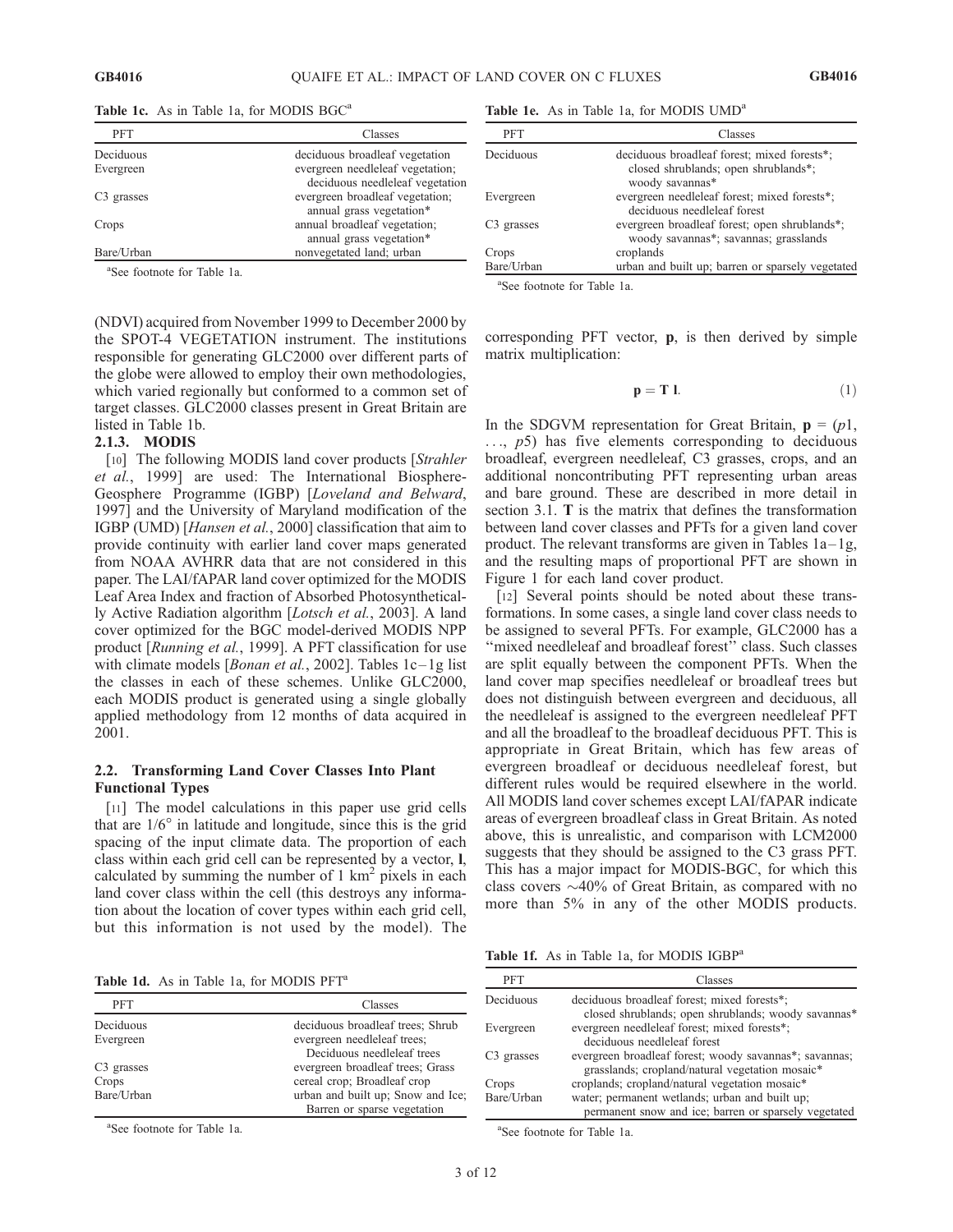Table 1g. As in Table 1a, for MODIS LAI/fAPAR<sup>a</sup>

| <b>PFT</b>             | Classes                                |
|------------------------|----------------------------------------|
| Deciduous              | shrubs; broadleaf forest               |
| Evergreen              | needleleaf forest                      |
| C <sub>3</sub> grasses | grasses/cereal crops*; savanna         |
| Crops                  | grasses/cereal crops*; broadleaf crops |
| Bare/Urban             | nonvegetated; urban                    |

a See footnote for Table 1a.

MODIS-BGC presents particular problems as it contains no crop class. However, comparison with LCM2000 suggests that is reasonable to assign the entire annual broadleaf and 50% of the annual grass class in MODIS-BGC to the crop PFT; the remaining 50% of annual grassland is assigned to the C3 grass PFT. Because they use global class definitions, some anomalies occur in the MODIS schemes; e.g., the IGBP classification scheme identifies savannah in Great Britain. Such anomalous classes have been assigned to the most appropriate PFT used by the DVM. It is clear that the assignments shown in Tables  $1a-1g$  are not all clear-cut, and the corresponding uncertainty is a feature of any use of land cover maps within a DVM.

[13] The points described above are additional sources of uncertainty to those in the land cover products themselves and are introduced by the modeler. They will feed through into the carbon calculations. This is considered in the following discussion but generally the translation between land cover class and PFT is straight forward and hence it is not expected that these arbitrary decisions will be the dominant source of differences between carbon flux predictions.

### 2.3. Uncertainty in Land Cover Products

[14] The LCM2000 is the most accurate available land cover map for Great Britain, hence this paper uses it as a reference against which to test and compare the moderate resolution land cover data sets. However, the LCM2000 is (inevitably) not perfect, as can be seen by comparing it with ground survey data. Table 2 provides a compact summary of this comparison in the form of a confusion matrix, which is based on data published by *Fuller et al.* [2002] but converted into PFT form. The  $(i, j)$ th entry in this matrix gives the number of pixels assigned to class  $i$  by the LCM2000 and class j by ground survey, from a total sample of 884 areas. Elements on the leading diagonal represent pixels where the two classifications agree, while off-diagonal elements indicate the type and number of incidences of class confusion. By way of example, Table 2 shows that 72 pixels are classified as deciduous broadleaf in both the LCM2000 and the field survey data, but that 38 pixels classified as C3 grass in the LCM2000 were reported as deciduous broadleaf in the field survey. The overall accuracy of the LCM2000, defined as the proportion of pixels agreeing with field survey, is 76.9%. The principal misclassifications are between the deciduous broadleaf and C3 grass PFTs, mainly due to confusion between shrubland (which is assigned to the deciduous PFT) and grasses. Similar effects are seen in the GLC2000 and MODIS-BGC classifications. Possible causes of such confusion are discussed below.

[15] The proportion of Great Britain covered by each of the PFTs, according to each land cover product, is shown in Table 3. Compared with LCM2000, all the land cover products except MODIS-BGC slightly overestimate the total amount of C3 grasses and crops by between 4% and 11.5%, but significantly overestimate how much of this total consists of crops (for LCM2000 it is 38%, while the other land cover products give values between 57% and 89%). This indicates the difficulty of separating the grass and crop PFTs in multispectral satellite data and a





Figure 1. Proportions (from left to right) of the C3 grass, crop, deciduous broadleaf and evergreen needleleaf Plant Functional Types (PFTs) across Great Britain according to (a) LCM2000 (b) GLC2000 (c) MODIS-BGC (d) MODIS-PFT (e) MODIS-UMD (f) MODIS-IGBP (g) MODIS-LAI/ fAPAR.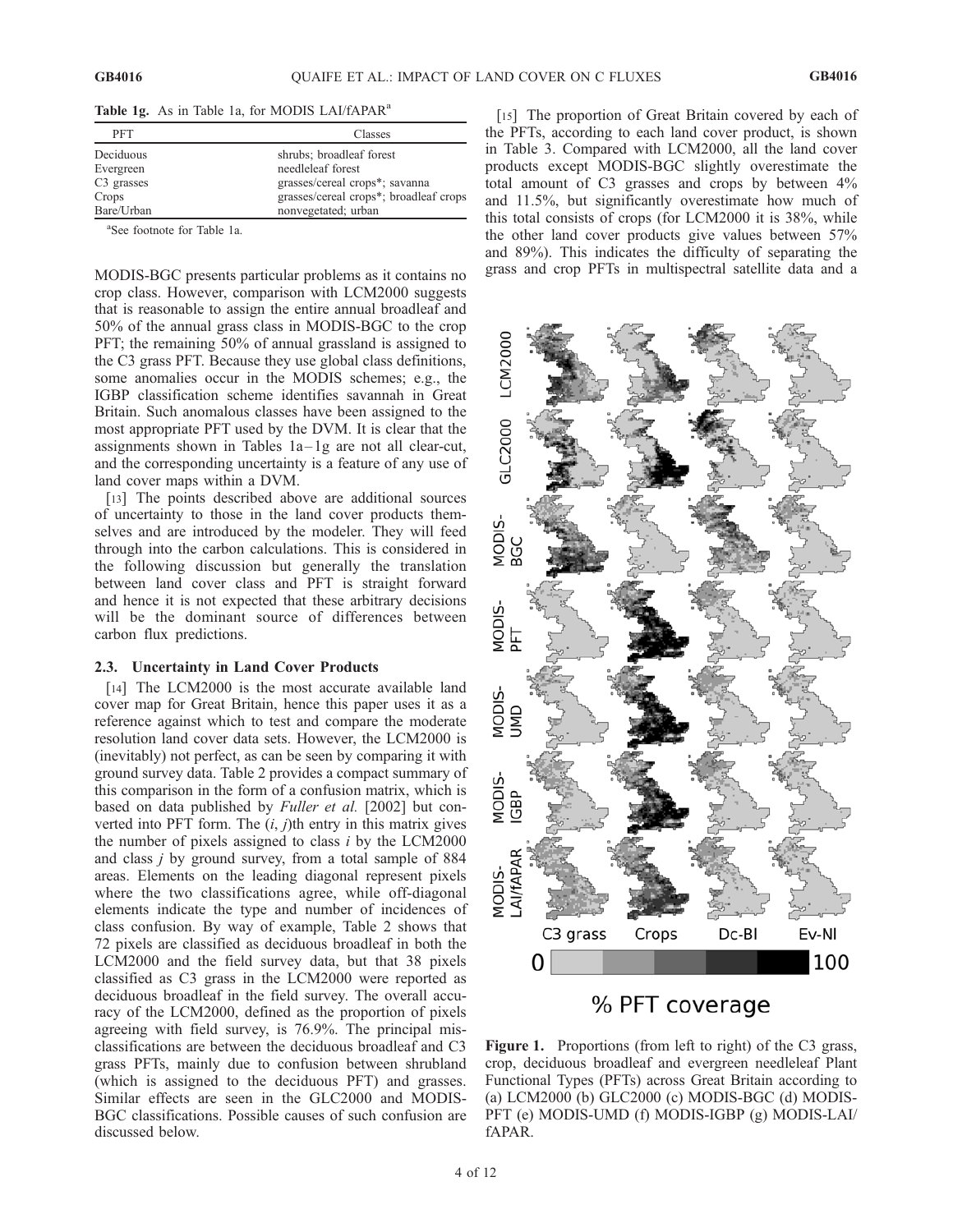Table 2. Matrix Showing How 884 Regions Classified by Field Survey are Classified by LCM2000 at the PFT Level<sup>a</sup>

|                | DcBl | EvNl     | C <sub>3</sub> | Crop     | Urban | Total $(\% )$ |
|----------------|------|----------|----------------|----------|-------|---------------|
| DcB1           | 72   |          | 74             |          |       | 18.0          |
| <b>EvN1</b>    |      | 50       | 6              | $\theta$ |       | 7.6           |
| C <sub>3</sub> | 38   |          | 254            | 17       | 10    | 36.3          |
| Crop           |      |          | 33             | 212      |       | 29.2          |
| Urban          |      | $^{(1)}$ | κ              | 6        | 69    | 8.9           |
| Total %        | 144  | 6.8      | 419            | 26.9     | 10.0  | 100           |

a DcBl refers to deciduous broadleaf and EvNl to evergreen needleleaf. Units are numbers of regions assigned to each PFT. Totals are given as percentages. Columns refer to field survey data, and rows refer to LCM2000.

|  | Table 4a. Matrices Showing the Majority PFT Assigned by        |  |  |  |
|--|----------------------------------------------------------------|--|--|--|
|  | LCM2000 and by the Other Land Cover Products for the 999 1/6th |  |  |  |
|  | Degree Grid Cells Covering Great Britain: GLC2000 <sup>a</sup> |  |  |  |

|       | DcBl | <b>EvNl</b> | C <sub>3</sub> | Crop | Urban |
|-------|------|-------------|----------------|------|-------|
| DcBl  | 93   |             | 15             |      |       |
| EvNl  |      |             |                |      |       |
| C3    | 144  |             | 262            | 72   |       |
| Crop  |      |             | 19             | 285  |       |
| Urban |      |             |                | 28   | 44    |

<sup>a</sup>Rows correspond to LCM2000 and columns to the other land cover products. DcBl refers to deciduous broadleaf and EvNl to evergreen needleleaf. The leading diagonal of the matrix contains the number of grid cells for which the LCM2000 agrees with the other land cover products in question. Off-diagonal elements show the number of grid cells that disagree and the nature of that disagreement – i.e. the number of grid cells of a given PFT in the land cover product (indicated by the column) that are classified as a different PFT in the LCM2000 (indicated by the row).

consequent fundamental limitation of land cover schemes based on such data. The urban/bare class is also underestimated by around 30% (relative) or more, largely due to confusion with crops and C3 grass. This arises because small rural areas are picked up by LCM2000 but not by the moderate resolution satellite products, and illustrates that loss of detail at coarser scales may bias land cover (and hence carbon flux) estimates.

[16] The spatial structures underlying the values given in Table 3 are shown in Figure 1 and reveal clear differences between the different products. GLC2000 produces similar spatial patterns of land cover to LCM2000, but with differences in proportions. Two notable features are (1) a sharper divide between C3 grasses in the west and crops in the east in GLC2000 and (2) a higher proportion of deciduous broadleaf in northwest Scotland, at the expense of C3 grass. Fritz et al. [2003] report an accuracy of 50.0% for the British portion of GLC2000 when compared with the CORINE (Coordination of Information on the Environment) database. This difference may partly be due to discrepancies in production techniques. A study by Mayaux et al. [2006] suggested a global accuracy of 68.6% in GLC2000, based on 1265 samples sites. For MODIS-BGC, the crop class is almost absent except in the far northwest, as a result of the assignment rules shown in Tables  $1a-1g$ , while over much of the country the deciduous broadleaf class is enhanced. Most of the C3 grass PFT derives from the evergreen broadleaf class, as discussed in section 2.2. The other four MODIS products all have similar patterns, particularly the PFT and UMD products, but with a clear tendency to transform crops (which dominate the PFT and UMD products) into C3 grasses as we progress through the PFT, UMD, IGBP and LAI/fAPAR products. Globally, comparison of the MODIS

IGBP classification against the GLC2000 showed a perpixel agreement of less than 60% [Giri et al., 2005].

[17] Each grid cell may contain contributions from every PFT, so that simple measures cannot fully capture the differences between the moderate resolution land cover classifications. However, a coarse way of comparing them with LCM2000 is in terms of the majority PFT within a grid cell, as is done in Tables  $4a-4f$ .

[18] Tables 4a-4f indicate that all classifications, but particularly GLC2000 and MODIS-BGC, show relatively large amounts of deciduous broadleaf where LCM2000 shows C3 grasses. This is because the other products have a tendency to classify grass as shrubs, and the latter are assigned to the deciduous broadleaf PFT. Also clear is that almost all the C3 grass is assigned to crops in all the MODIS classifications except MODIS-BGC (which has no crop class).

[19] A useful measure of overall agreement between two classifications is given by the proportion of grid cells in which they agree on the dominant PFT. The agreement between LCM2000 and the other products can be easily calculated from Tables 4a-4f. The percentage agreements are as follows: GLC 69.3%; MODIS BGC 39.9%; MODIS PFT 41.7%; MODIS UMD 41.9%; MODIS IGBP 46.4%; MODIS LAI/fAPAR 44.5%. The GLC2000 agrees best with LCM2000, at nearly 70% and none of the MODIS classifications exhibit agreement greater than 47%. For some areas, however, GLC2000 consistently performs worse than the MODIS products (for example, in the proportion of deciduous broadleaf forest in northern Scotland). This may be due to there being fewer spectral wave bands on the

Table 3. Proportions of the Five PFTs for Great Britain Derived From the Various Land Cover Products, Given as Percentages

| Land Cover       | Deciduous Broadleaf (%) | Evergreen Needleleaf (%) | $C3$ Grasses $(\%)$ | Crops $(\%)$ | Urban/Bare $(\% )$ |
|------------------|-------------------------|--------------------------|---------------------|--------------|--------------------|
| <b>LCM2000</b>   | 17.2                    | 5.8                      | 40.4                | 24.3         | 12.3               |
| GLC2000          | 20.5                    | 5.2                      | 28.6                | 38.6         | 7.0                |
| MODIS-BGC        | 32.5                    | 10.0                     | 42.7                | 6.0          | 8.7                |
| <b>MODIS-PFT</b> | 11.4                    | 5.8                      | 8.3                 | 65.7         | 8.7                |
| MODIS-UMD        | 11.7                    | 7.6                      | 8.7                 | 63.3         | 8.7                |
| MODIS-IGBP       | 12.7                    | 7.6                      | 14.5                | 56.4         | 8.8                |
| MODIS-LAI/FAPAR  | 14.2                    | 6.2                      | 24.1                | 46.9         | 8.7                |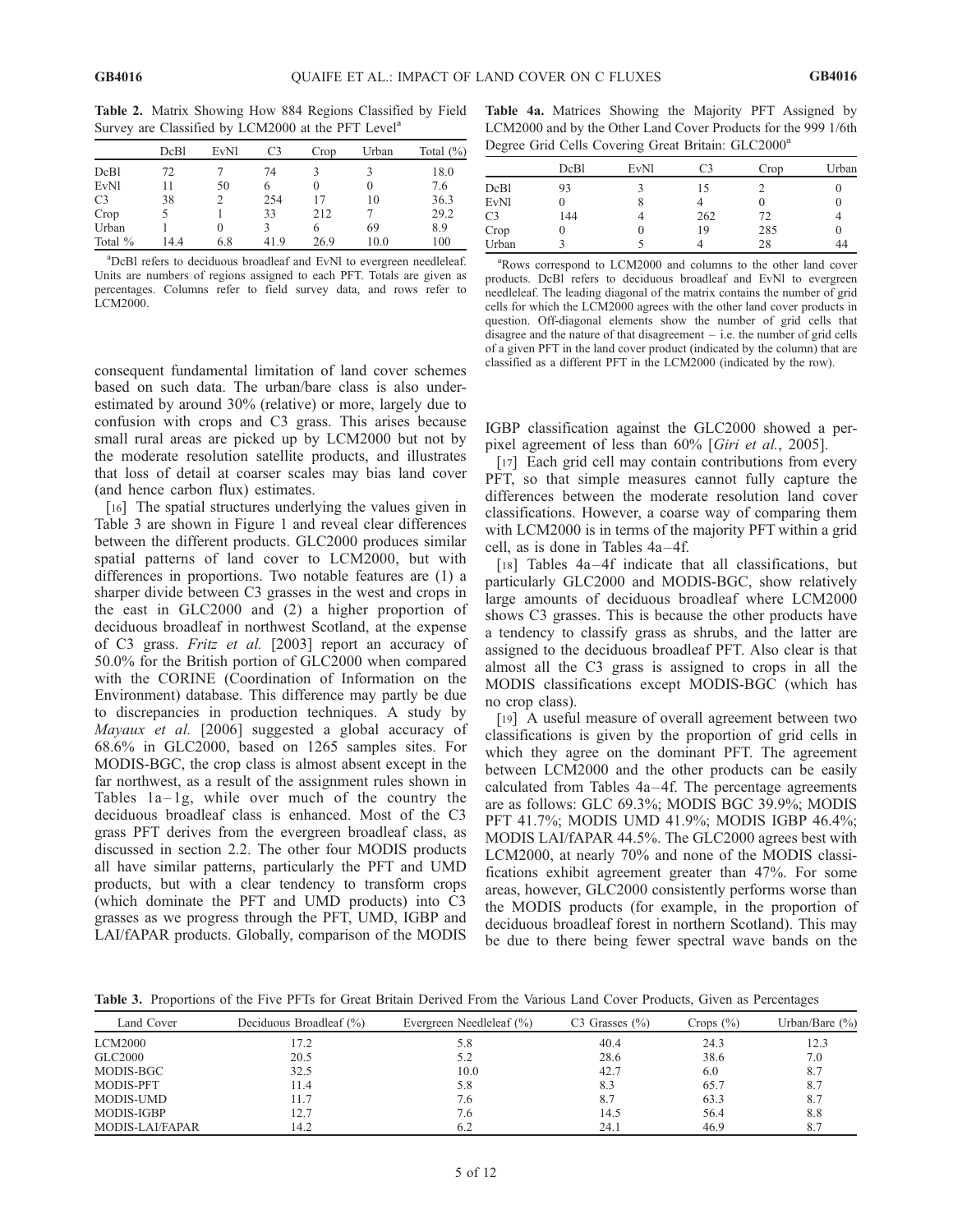|                | DcBl | EvNl | C3  | Crop | Urban |
|----------------|------|------|-----|------|-------|
| DcB1           | 51   | 37   | 10  | 14   |       |
| <b>EvN1</b>    | 4    |      |     |      |       |
| C <sub>3</sub> | 171  | 14   | 282 | 13   | O     |
| Crop           | 94   |      | 190 |      | 13    |
| Urban          | O    |      | 16  |      | 59    |

Table 4b. As in Table 4a, but for MODIS-BGC<sup>a</sup>

a For explanation, see footnote to Table 4a.

VEGETATION instrument (the principal data source for GLC2000) than on MODIS and hence an inherently weaker ability to discriminate between some classes.

# 3. Carbon Flux Calculations

[20] In this section, we examine the effects of using the different land cover products described in section 2 on carbon flux calculations by the Sheffield Dynamic Global Vegetation Model.

### 3.1. Sheffield Dynamic Global Vegetation Model

[21] In common with most DVMs, the Sheffield Dynamic Global Vegetation Model (SDGVM) calculates the stores and dynamics of carbon and water in the vegetation-soil system. It incorporates components that represent vegetation biophysics and dynamics (photosynthesis, phenology, evapotranspiration, nitrogen cycling, mortality, succession and disturbance), hydrology, and soil carbon respiration and storage [Woodward and Lomas, 2004]. Photosynthesis and stomatal conductance are modeled as functions of temperature and soil moisture. Soil dynamics are calculated using the CENTURY model [*Parton et al.*, 1987]. Calculations are performed on  $1/6^\circ$  grid cells, and there are no interactions between cells.

[22] PFTs are parameterized within the SDGVM by their phenological and physiological characteristics, such as leaf lifespan and photosynthetic efficiency. As noted in section 2, only four of the SDGVM PFTs are relevant in Great Britain: deciduous broadleaf, which consists of trees and shrubs that lose their foliage annually; evergreen needleleaf, which consists predominantly of coniferous trees in Great Britain; and C3 grasses and crops, which differ in that crops are harvested at the end of the year, thus having an artificially shortened leaf lifespan, and the harvested biomass is removed from the system. There is also a noncontributing PFT, corresponding primarily to urban areas. For Great Britain, which is generally not water limited, phenological parameters such as those controlling budburst and senescence will have some of the largest impacts on the carbon budget. These are modeled as a function of the

Table 4d. As in Table 4a, but for MODIS-UMD<sup>a</sup>

|                | DcBl | EvNl | C3 | Crop | Urban |
|----------------|------|------|----|------|-------|
| DcBl           |      |      | 12 | 57   |       |
| <b>EvNl</b>    |      |      |    |      |       |
| C <sub>3</sub> | 20   |      | 16 | 443  |       |
| Crop           |      |      |    | 299  |       |
| Urban          |      |      |    | 22   | 54    |

a For explanation, see footnote to Table 4a.

growing degree day and because they control the length of the growing season difference in these parameters between PFTs will result in differences in the uptake of carbon. The specific leaf area, which varies between PFT, governs the cost to the plant in carbon of maintaining leaves. Other parameters that contribute to differences in the carbon budget between the PFTs include the leaf nitrogen content, xylem conductivity, water potential and wood density.

[23] Inputs needed to run the SDGVM include soil data, taken here from the International Satellite Land Surface Climatology Project, http://www.gewex.org/islscp.html [Sellers et al., 1995; Meeson et al., 1995], and climate data for the period 1900-2000 from the University of East Anglia Climate Research Unit (CRU) [Mitchell et al., 2002; Mitchell and Jones, 2005]. The SDGVM was first run for 500 years with climate data for each year randomly selected from the first 20 years of the CRU data. This ''spinup'' stabilizes the carbon pools and provides the initial state for all the model runs reported in sections 3.2.1 and 3.2.2. This assumes a steady state at the beginning of the 20th century. The model runs themselves were carried out for the whole of the 20th century using the full CRU climate data set and including transient  $CO<sub>2</sub>$  changes. This was performed for each of the land covers being analyzed.

# 3.2. Impact of Land Cover on Carbon Fluxes

[24] A first step in comparing carbon fluxes for different land covers was to calculate the GPP, NPP and NEP that would occur in the year 2000 if Great Britain was completely covered by each of the individual PFTs. Maps of the resulting fluxes are shown in Figure 2.

### 3.2.1. Single-PFT Calculations

[25] Before considering full land cover calculations, it is valuable to use the single-PFT calculations in Figure 2 to provide insight into how differences in land cover lead to differences in carbon fluxes and which types of misclassification have the biggest effect on flux estimates.

[26] Figure 2a shows increasing GPP in almost all grid cells as the cover type changes from crops to deciduous broadleaf to grassland to evergreen needleleaf. The crop and

Table 4c. As in Table 4a, but for MODIS-PFT<sup>a</sup>

Table 4e. As in Table 4a, but for MODIS-IGBP<sup>a</sup>

|                | DcBl | EvN1 | C3 | Crop | Urban |              | DcBl | <b>EvNl</b> | $\cap$ | Crop        | Urban |
|----------------|------|------|----|------|-------|--------------|------|-------------|--------|-------------|-------|
| DcBl           | 47   |      |    | 56   |       | DcBl         | 81   |             |        | $\sim$<br>∼ |       |
| <b>EvNl</b>    |      | 10   |    | ∸    |       | <b>EvNl</b>  |      | 10          |        |             |       |
| C <sub>3</sub> | 26   |      |    | 447  |       | $\sim$<br>U3 | 49   |             | 19     | 404         |       |
| Crop           |      |      |    | 299  |       | Crop         |      |             |        | 296         |       |
| Urban          |      |      |    | 23   | 54    | Urban        |      |             |        | 18          | 58    |

a For explanation, see footnote to Table 4a.

a For explanation, see footnote to Table 4a.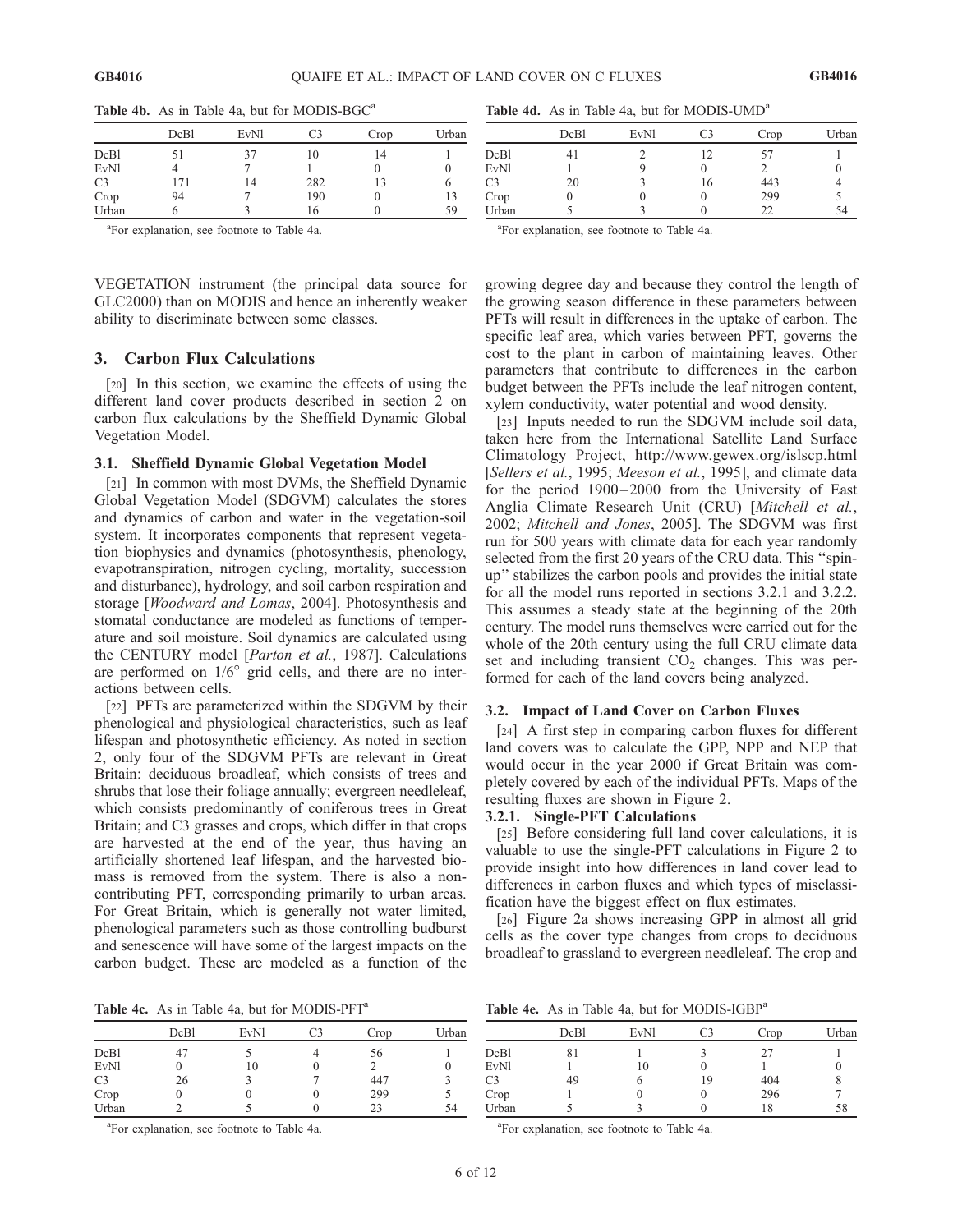Table 4f. As in Table 4a, but for MODIS-LAI/fAPAR<sup>a</sup>

|                | DcB1 | <b>EvNl</b> | C3       | Crop | Urban |
|----------------|------|-------------|----------|------|-------|
| DcB1           | 59   | 10          | ч        | 34   |       |
| <b>EvN1</b>    |      |             | O        |      |       |
| C <sub>3</sub> | 59   |             | 24       | 391  |       |
| Crop           |      |             | $\theta$ | 292  |       |
| Urban          |      |             |          | 13   | 61    |

a For explanation, see footnote to Table 4a.

deciduous broadleaf PFTs have similar values of GPP, which are much larger than the GPPs of the C3 grass and evergreen needleleaf PFTs (which are also similar). Thus confusion between evergreen needleleaf and C3 grass, or deciduous broadleaf and crops, causes less difference in GPP than other misclassifications.

[27] The picture is more complex for NPP, since increased photosynthesis is associated with enhanced plant respiration. Figure 2b shows a general increase in NPP as the land cover changes from deciduous broadleaf to evergreen needleleaf to grass to crops, with grass and needleleaf being of similar magnitude. Deciduous broadleaf is markedly less productive than the other PFTs over much of the country.

[28] Further complication arises when soil respiration is taken into account to estimate NEP (Figure 2c), with the spatial pattern being partly determined by soil type. The more ''natural'' cover types show similar patterns, with NEP increasing from grass to deciduous broadleaf to evergreen needleleaf, while crops do not exhibit as much spatial structure.

### 3.2.2. Full Land Cover Calculations

[29] Flux estimates were calculated for each land cover using the SDGVM, and Figures 3a–3c illustrates how these deviate from the LCM2000 estimates. The similar structures of the MODIS-PFT, -UMD, -IGBP and -LAI/fAPAR PFT maps (Figure 1) carry over to similarity in flux difference maps. Therefore, despite a slight tendency for flux differences to decrease in all fluxes as we move through this MODIS sequence, the four MODIS products are grouped together in the following discussion. In contrast, both

MODIS-BGC and GLC2000 show distinctly different patterns, reflecting the dissimilar structures of their PFT maps.

[30] For GPP (Figure 3a), it can be seen that for GLC2000, only a small number of grid cells have large deviations from LCM2000. There is a broadly even scatter of positive and negative differences, the latter arising largely from misclassifying grassland as either crops or deciduous broadleaf. MODIS-BGC exhibits much higher GPP than LCM2000 in the southeast, mainly because of assigning crops to grassland or deciduous broadleaf. The other MODIS products significantly underestimate GPP on the west side of Great Britain, because of misclassifying grassland and upland heath as crops.

[31] For NPP (Figure 3b), the most obvious feature of the GLC2000 plot is the overestimate of NPP in the southeast (other than London); this is associated with misclassifying C3 grasses and deciduous broadleaf as crops. The interpretation of MODIS-BGC is more complex. In the far northwest, crops are overestimated and deciduous broadleaf are underestimated, leading to an overall overestimate of NPP. Underestimation of the crop class down the east of the country causes underestimates in NPP. For the other MODIS products, the main cause of the observed overestimate of NPP in the west of the country is again misclassification of grassland and upland heath as crops.

[32] The NEP plots in Figure 3c have similar structure to the NPP plots. However, converting NPP to NEP involves subtracting the difference between the soil fluxes of the given land cover and LCM2000. The difference of the scales in Figures 3b and 3c indicates that this difference is significant.

[33] An additional effect in all the plots in Figures  $3a-3c$ is that urban areas show a positive bias relative to LCM2000 in all the moderate resolution products. This is caused by systematic underestimation of noncontributing areas (see Table 3). (Note that the NEP bias can be negative if urban areas are misclassified as a PFT whose NEP is negative, but in practice the estimated NEPs are predominantly positive.) Since the LCM2000 itself slightly underestimates the proportion of the non–contributing PFT (see



Figure 2. Estimated carbon fluxes for the year 2000 ( $gCm^{-2}$  a<sup>-1</sup>) assuming Great Britain is entirely covered by C3 grasses, crops, evergreen needleleaf and deciduous broadleaf; clockwise from top left in each case.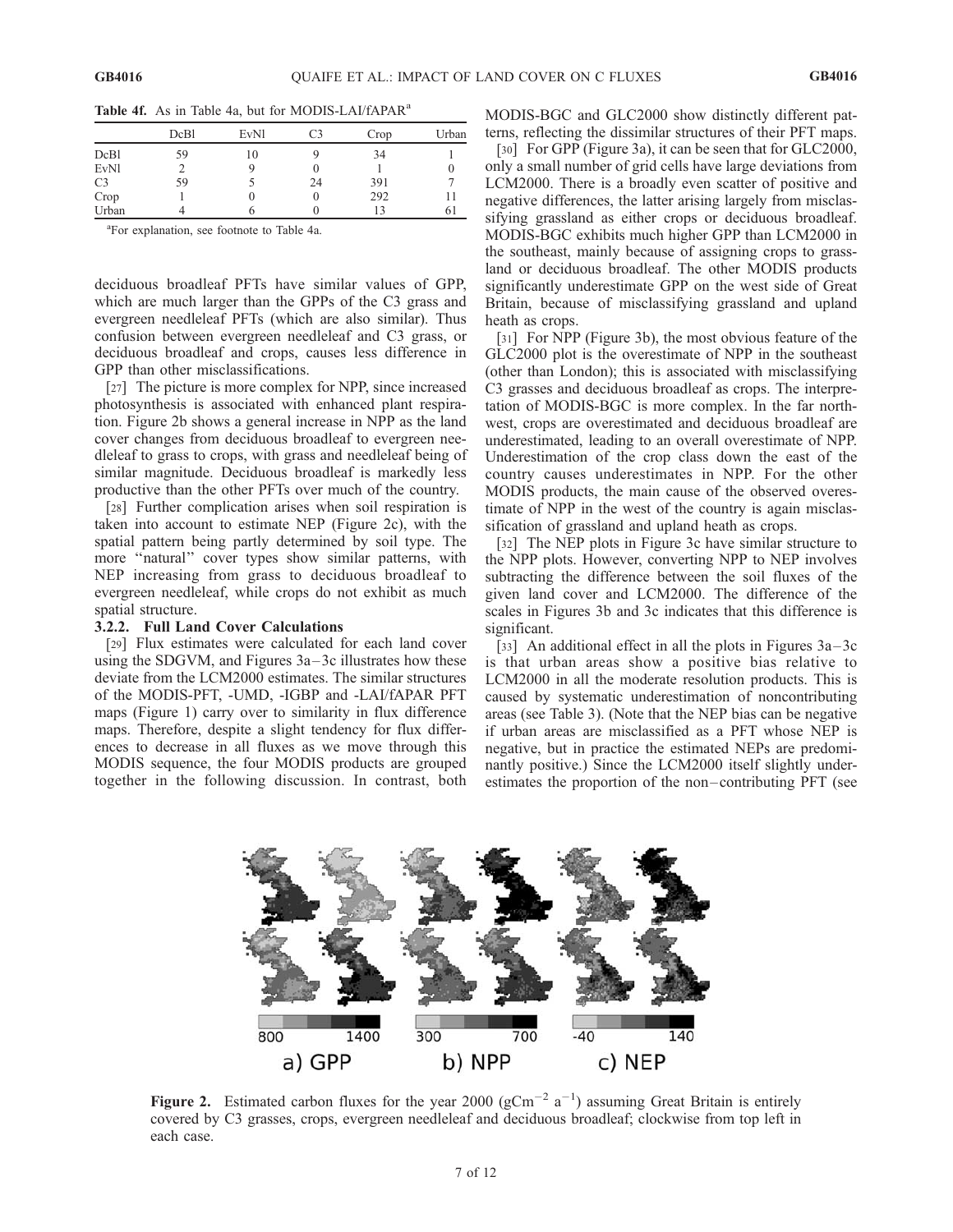

Figure 3a. Differences between Gross Primary Production (GPP) predicted using LCM2000 and the other land cover products. Dark (light) areas indicate under (over)-prediction with respect to LCM2000. From the top left, moving clockwise the land cover classification used is GLC2000, MODIS-BGC, MODIS-PFT, MODIS LAI/fAPAR, MODIS IGBP and MODIS UMD.

Table 2), the true biases in the other products will be even stronger.

[34] It can be seen from Table 5 that GLC2000 most consistently reproduces all the LCM2000 fluxes. The MODIS-BGC classification provides more accurate overall NPP and NEP estimates, but the analysis above indicates that this arises from fortuitous cancellation of differences in the flux contributions of the incorrectly assigned PFTs. For the other MODIS products, all the estimates improve moving through the PFT, UMD, IGBP and LAI/fAPAR products. In addition to the carbon fluxes, Table 5 shows the model predictions of total biomass (above and below ground) for the year 2000. This confirms the observation that the results of obtained using LCM2000 are most closely reproduced by those from GLC2000. The MODIS-BGC classification is markedly the most different from LCM2000 for biomass estimates.

[35] Table 5 also indicates the percentage differences relative to LCM2000. While these do not exceed 20% for GPP and NPP, they are much larger for NEP. This is partly because NEP is recovered by subtracting two large fluxes, the plant and soil respiration, from the GPP, so that absolute differences in the NEP become relatively more significant. Notably, the aggregate autotrophic respiration  $(GPP - NPP)$  varies very widely for different products, both in absolute terms (from 251 to 623 gC m<sup>-2</sup> a<sup>-1</sup>) and as a proportion of GPP (from 29% to 56%), while the aggregate heterotrophic respiration ( $NPP - NEP$ ) varies from only 447 to 537 gC m<sup>-2</sup> a<sup>-1</sup> across all products. The ratio of soil respiration to NPP varies from 86% to 91%, indicating that the system is accumulating carbon for the year 2000. The system is spun up to equilibrium at the start of the 20th century, but because of transient  $CO<sub>2</sub>$  and climate during the run-proper the system moves out of equilibrium on an annual timescale.

[36] Included in Table 5, by way of comparison with the fluxes, are model estimates of total standing biomass derived by the SDGVM from each of the land covers. The magnitudes of the differences in biomass relative to the LCM2000 follow the same order as for GPP. The MODIS-BGC classification shows the greatest relative difference (43%), strengthening the postulation that its good result for NPP and NEP is fortuitous. The explanation for this large overestimate in biomass is simply that the MODIS-BGC predicts a much large proportion of Great Britain to be covered by the woody PFTs (i.e., deciduous broadleaf and evergreen needleleaf) than the nonwoody PFTs.

### 4. Discussion

[37] A critical concern in model-based estimates of carbon flux is their reliability, in the presence of uncertainties in the input data and in their representation of biogeochem-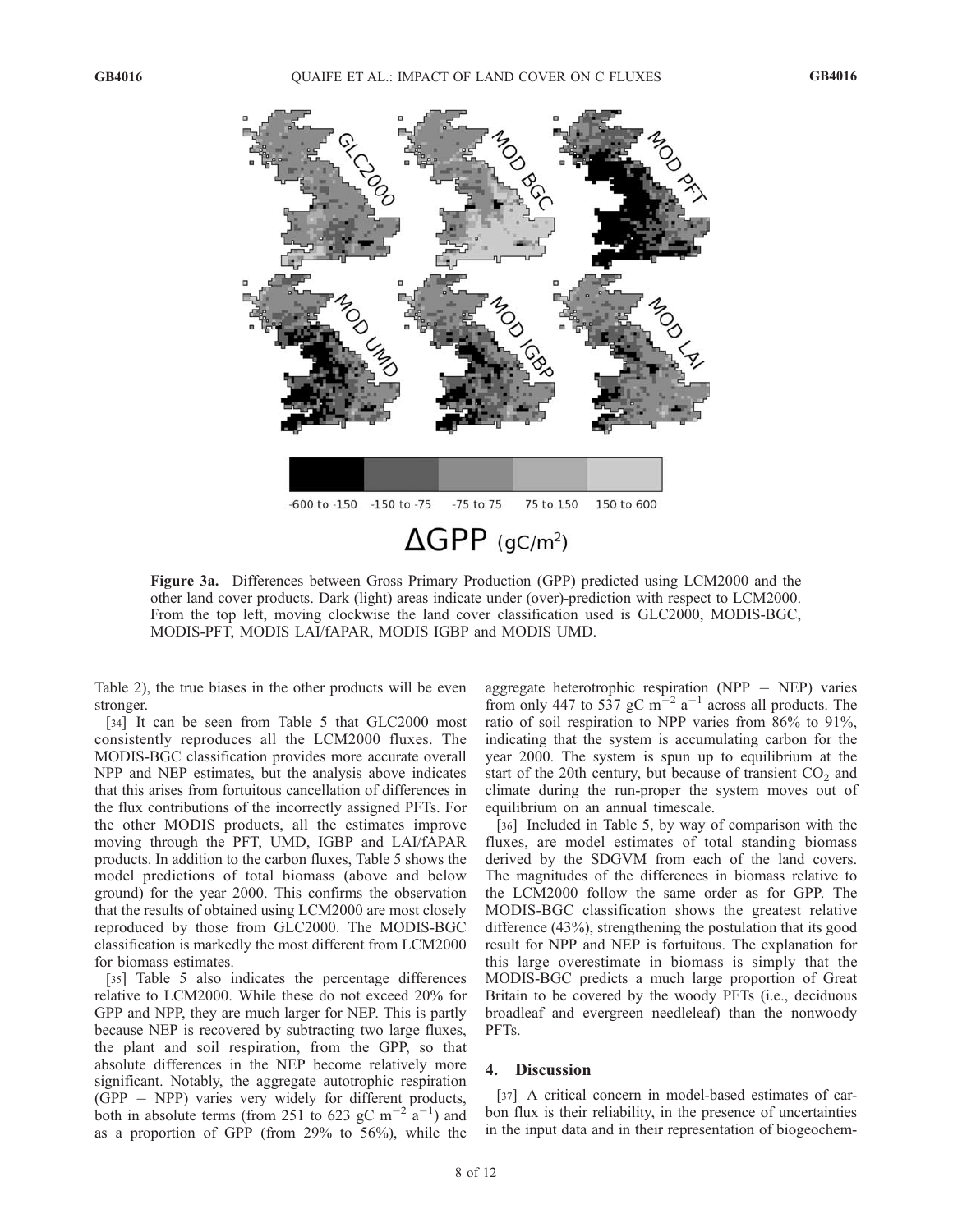

Figure 3b. Differences between Net Primary Production (NPP) predicted using LCM2000 and the other land cover products. Dark (light) areas indicate under (over)-prediction with respect to LCM2000. From the top left, moving clockwise the land cover classification used is GLC2000, MODIS-BGC, MODIS-PFT, MODIS LAI/fAPAR, MODIS IGBP and MODIS UMD.

ical processes. The results above make clear that inadequacy in land cover information is a major source of such uncertainty. It arises from three main factors: biases due to spatial scale, uncertainty due to the arbitrary rules for the assignment of land cover types to PFTs and uncertainty due to misclassification.

[38] Separating the effects that lead to uncertainties in carbon calculations is difficult and spatially dependent, and where there are complex mosaics of PFTs with very different flux behaviors, the effects of spatial resolution will be subtle. Spatial-scale matters since classification tends to select the majority class within a pixel (this is not always true: a small bright area surrounded by a larger dark region may dominate the signal from a pixel). Thus, as the spatial scale coarsens, larger areas of the land surface are represented by a single cover type. The implications for carbon flux calculations depend on the degree of subpixel heterogeneity and the amount by which the fluxes of the minority classes differ from those of the majority class. For Great Britain, one effect is an overall positive bias in the flux predictions for the 1 km classifications, because small areas contributing no biospheric flux, especially urban areas, are missed at the coarser resolution. This is particularly evident in the NPP and NEP calculations (Figures 3b and 3c). For large urban areas the reverse effect is seen, resulting in a negative bias in flux predictions: small areas of vegetation

(such as parks) are excluded by the coarse-scale land covers and consequently are not included in flux calculations.

[39] Problems of spatial scale also occur in discriminating between grasses and crops. In Great Britain, these PFTs dominate the landscape (the LCM2000 reports 40.4% coverage by grass and 24.3% by crops). Confusion between crops and grasses is the main source of uncertainty in the MODIS classifications shown in Figure 1 and can produce large differences in all fluxes (see Figure 2). While grasses dominate in the west and crops in the east, they often coexist in highly heterogeneous mosaics, so that high spatial resolution is needed to separate them. However, high resolution alone is insufficient, since they can possess very similar spectral signatures, depending on their phenological stage.

[40] An attempt to correct moderate resolution land cover for subpixel structure is provided by the MODIS Vegetation Continuous Fields (VCF) product [DeFries et al., 1999, 2000; Hansen et al., 2002, 2003]. This consists of global estimates of percentage of forest cover at 500 m resolution and can be updated every  $3-6$  months. Unfortunately, estimates of percentage cover for nonforest PFTs are currently not provided, so it is unclear how to assign the remaining percentage when forest cover is significantly less than 100%. Plans exist, however, to extend the VCF scheme to nonforest land cover, when it will be well-matched to the needs of DVMs. Disney and Lafont [2004] assessed the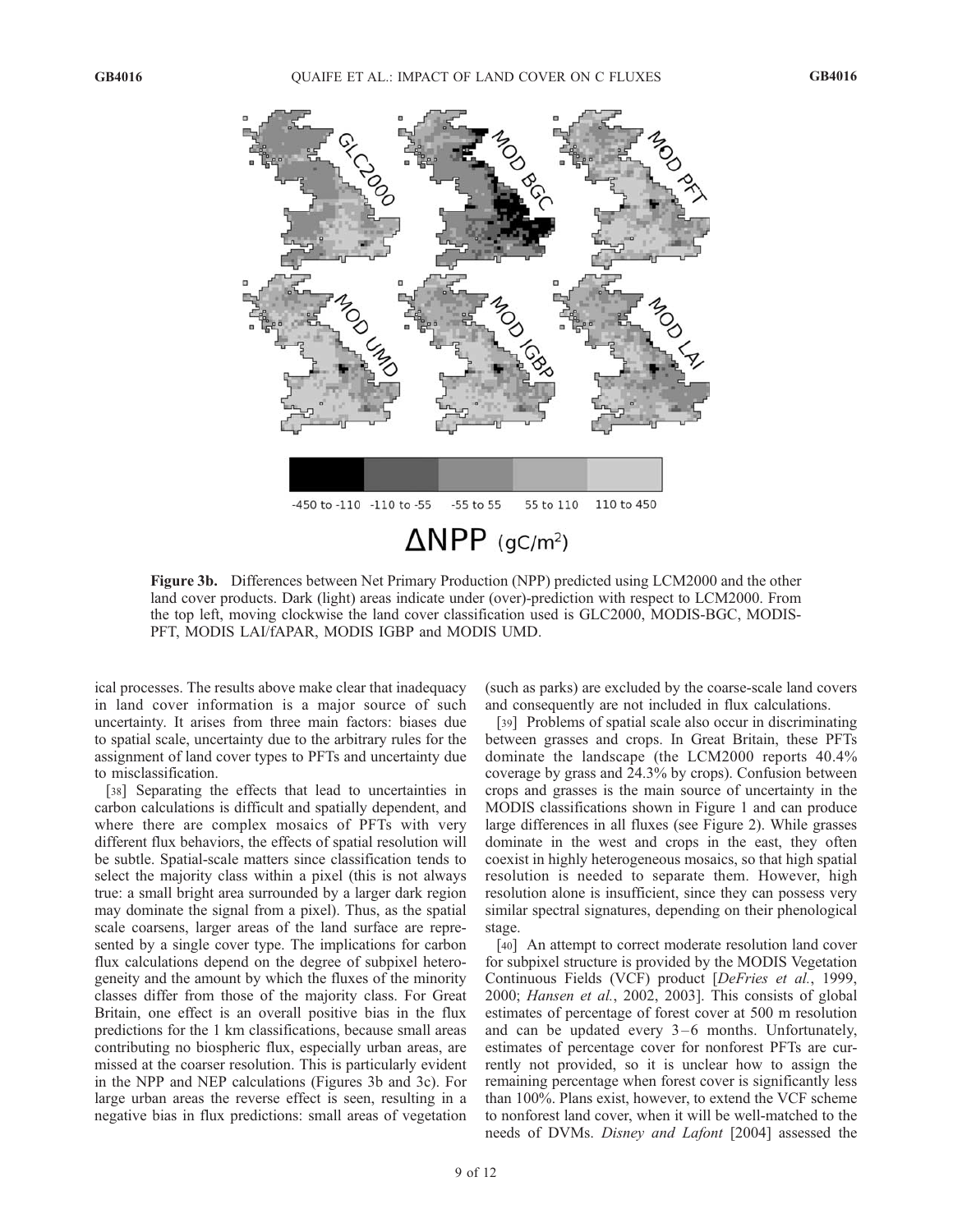

Figure 3c. Differences between Net Ecosystem Production (NEP) predicted using LCM2000 and the other land cover products. Dark (light) areas indicate under (over)-prediction with respect to LCM2000. From the top left, moving clockwise the land cover classification used is GLC2000, MODIS-BGC, MODIS-PFT, MODIS LAI/fAPAR, MODIS IGBP and MODIS UMD.

accuracy of the VCF product by comparing it with a high spatial resolution database based on detailed ground survey by the UK Forestry Commission. The overall finding of this study was that the VCF tended to overestimate the proportion of forest cover.

[41] The ability to distinguish between different PFTs is limited by our ability to distinguish land cover types using samples of the reflected solar spectrum gathered by satellites. The impact of such fundamental limitations depends on the dissimilarity in the fluxes from the misclassified PFTs, but some types of misclassification are particularly important. For example, separating crops and grasses is problematic in several of the schemes assessed. This will significantly affect carbon budget calculations at regional to global scales because large parts of the globe are given over to cropping and grasslands, often in proximity, and the carbon fluxes from these two cover types are quite different. Errors in distinguishing moorland/upland heath from forest are also likely to have significant impacts at higher latitudes.

[42] When products are created from data covering different time periods, as is the case here (see section 2.1), land cover change can introduce further uncertainty. For Great Britain, this is not a major source of error [Haines-Young et al., 2000] but it can be important in areas of rapid change, such as tropical forest [Ramankutty et al., 2007] where land cover change is thought to be a large factor in NEP. This is especially the case where natural ecosystems are being replaced by cropland and soil carbon is rapidly lost. The fact that many of the global satellite-derived products can be (and are) updated on an annual or subannual basis gives them a major advantage over other methods for monitoring this. Nonetheless, there is still considerable debate about whether these products have sufficient accuracy for this potential to be fully exploited [Houghton, 2003; Achard et al., 2004]. The types of uncertainty discussed in this study will impose a practical limit to the level of land cover change that can be detected. Taking as example the GLC2000 there is a significant overestimation of deciduous broadleaf trees where the LCM2000 shows grassland.

Table 5. Mean Fluxes and Biomass for Great Britain for the Year 2000 Predicted by the SDGVM Using the Different Land Cover  $Classifications<sup>a</sup>$ 

| Land Cover Product | <b>GPP</b>                         | <b>NPP</b>                       | <b>NEP</b> | <b>Biomass</b>          |
|--------------------|------------------------------------|----------------------------------|------------|-------------------------|
| <b>LCM2000</b>     | 1025                               | 521                              | 53         | 1712                    |
| GLC2000            | $1019(-0.5)$ 576 (10.6) 66 (25.4)  |                                  |            | 1741(1.7)               |
| MODIS-BGC          |                                    | 1115 (8.8) 492 (-5.6) 45 (-14.8) |            | 2454 (43.3)             |
| MODIS-PFT          | $862 (-15.8) 611 (17.2) 88 (67.0)$ |                                  |            | $1345 (-21.4)$          |
| <b>MODIS-UMD</b>   | $925 (-9.6) 625 (20.0) 88 (66.1)$  |                                  |            | $1483 (-13.3)$          |
| MODIS-IGBP         | $947 (-7.5) 608 (16.9)$            |                                  | 81(54.1)   | $1538(-10.1)$           |
| MODIS-LAI/fAPAR    | $983 (-3.9) 587 (12.8)$            |                                  |            | $73(39.1)$ $1572(-8.1)$ |

<sup>a</sup>The percentage differences relative to LCM2000 are indicated in parentheses. Units for fluxes are  $gC$  m<sup>-2</sup> a<sup>-1</sup> and units for biomass are gC m<sup>-2</sup>. GPP is Gross Primary Production; NPP is Net Primary Production; NEP is Net Ecosystem Production.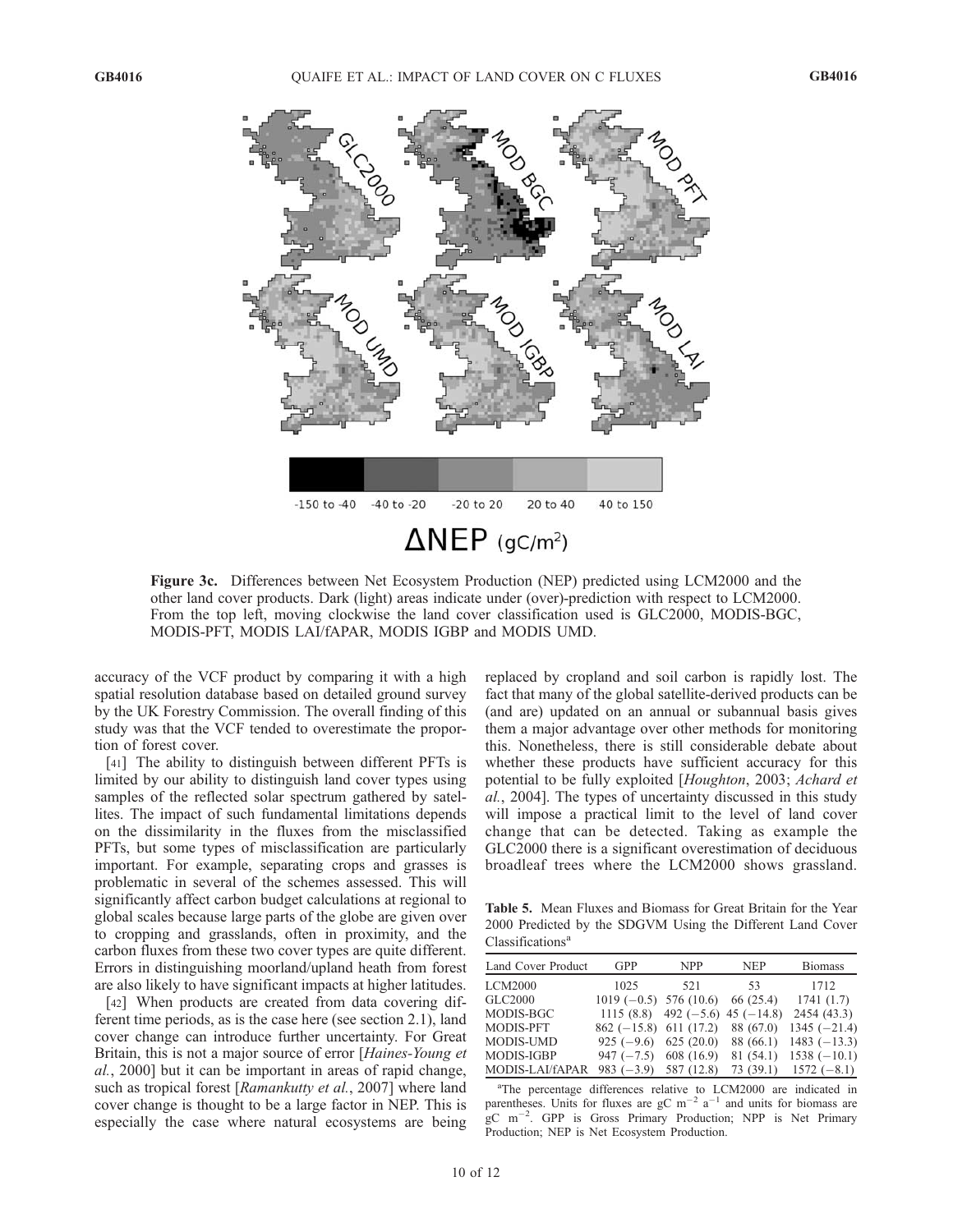Clearly changes in land cover from deciduous trees to grassland may be obscured by this type of confusion. Similar examples exist for all of the coarse-scale land covers considered here, most notably between grasses and crops.

[43] The simple rules we have used to assign land cover classes to PFTs could introduce or compound uncertainties, particularly when classes contain more than one PFT (e.g., mixed forest). It should be noted, however, that the transformation rules are relatively self evident for the most part with the exception of some of the MODIS classes. In this study the issue of mixed class transformations has little effect for GLC2000 in which such classes (see Tables 1a – 1g) cover less than 0.5% of Great Britain. Any such bias would be expected to progressively increase for the MODIS PFT, UMD, IGBP and LAI/fAPAR products, in which mixed classes occupy 5.0%, 17.7%, 29.3% and 37.5% of Great Britain, respectively. In fact, Figures 3a–3c shows that the carbon flux estimates improve in this sequence, as the uncertainties are dominated by other forms of misclassification. MODIS-BGC has no classes involving more than one PFT, but presents special problems because of its lack of a crop class and its gross over-representation of the evergreen broadleaf class in Great Britain, as noted in section 2.2.

[44] Although biases due to mixed classes are not a major source of uncertainty, gross misassignments of classes to PFTs could be. To prevent this, we have used local knowledge, such as placing the MODIS-LAI/fAPAR broadleaf forest class into the broadleaf deciduous leaf PFT. In other parts of the world, it would more correctly be assigned to evergreen broadleaf. This indicates the need to take regional conditions into account when assigning classes to PFTs.

[45] We have not discussed inadequacies in the classification algorithms themselves. However, algorithm performance is normally assessed on the basis of tests like those performed here, and our results provide clear indications of relative performance, albeit for a particular region.

### 5. Conclusions

[46] By taking advantage of a high-resolution land cover map that represents the best current understanding of land cover in Great Britain, it has been demonstrated that uncertainty in satellite-derived land cover introduces considerable uncertainty into model-based carbon flux estimates, for the following reasons: biases arising from inability to resolve heterogeneity in the landscape with moderate spatial resolution data; incorrect/uncertain transformation of land cover to PFTs; fundamental difficulties in discriminating some land cover types with a given data set and classification scheme.

[47] The different satellite-derived land cover products introduce uncertainties into the aggregated carbon flux and stock estimates with ranges of  $254$  gC m<sup>-2</sup> a<sup>-1</sup> in GPP; 133 gC m<sup>-2</sup> a<sup>-1</sup> in NPP; 43 gC m<sup>-2</sup> a<sup>-1</sup> in NEP; and  $1109 \text{ g} \text{Cm}^{-2}$  in biomass relative to the LCM2000 highresolution land cover map of Great Britain. In percentage terms GPP exhibits differences from  $-15.8\%$  to 8.8%, whereas for NEP the range is much larger, from  $-14.8\%$  to 67.0%. Kennedy et al. [2008] have shown that uncertainty in PFT and soil parameters for England and Wales translates into an aggregated NEP standard deviation of  $\sim$ 4.0 gC m<sup>-2</sup> for the year 2000. This is much smaller the uncertainty arising from land cover, emphasizing the need to consider land cover as a crucial element in any uncertainty analysis of model-based carbon flux.

[48] Great Britain is particularly heterogeneous and consequently biases induced by inadequate spatial scale of the underlying land cover are fairly strong. Similar tendencies are likely, for example, in Northern Europe and South-East Asia, which contain a large proportion of heterogeneous managed agricultural regions. For more homogeneous regions, such as the Siberian boreal forests, such biases will tend to be smaller.

[49] Acknowledgments. This work was funded by the UK Natural Environment Research Council through the Centre for Terrestrial Carbon Dynamics. We are grateful to CEH and the Forestry Commission for provision of and help with data sets. We also extend our thanks to the two anonymous reviewers who helped to significantly improve the quality of this manuscript.

# References

- Achard, F., H. D. Eva, P. Mayaux, H.-J. Stibig, and A. Belward (2004), Improved estimates of net carbon emissions from land cover change in the tropics for the 1990s, Global Biogeochem. Cycles, 18, GB2008, doi:10.1029/2003GB002142.
- Bartholomé, E., and A. Belward (2005), GLC2000: A new approach to global land cover mapping from Earth observation data, Int. J. Remote Sens., 26, 1959 – 1977, doi:10.1080/01431160412331291297.
- Bonan, G. B., S. Levis, L. Kergoat, and K. W. Oleson (2002), Landscapes as patches of plant functional types: An integrated concept for climate and ecosystem models, Global Biogeochem. Cycles, 16(2), 1021, doi:10.1029/2000GB001360.
- Cramer, W., et al. (2001), Global response of terrestrial ecosystem structure and function to and climate change: Results from six dynamic global vegetation models, Global Change Biol., 7, 357 – 373, doi:10.1046/ j.1365-2486.2001.00383.x.
- DeFries, R. S., J. R. G. Townshend, and M. C. Hansen (1999), Continuous fields of vegetation characteristics at the global scale at 1 km resolution, J. Geophys. Res., 104, 16,911 – 16,925, doi:10.1029/1999JD900057.
- DeFries, R. S., M. C. Hansen, J. R. G. Townshend, A. C. Janetos, and R. Loveland (2000), A new global 1-km dataset of percentage tree cover derived from remote sensing, Global Change Biol., 6, 247-254, doi:10.1046/j.1365-2486.2000.00296.x.
- Disney, M. I., and S. Lafont (2004), Evaluation of the MODIS continuous tree cover map over the UK, paper presented at MODIS Vegetation Workshop, NASA, Univ. of Montana, Missoula, 17 – 19 August.
- Foley, S., et al. (2005), Global consequences of land use, Science, 309, 570 – 574, doi:10.1126/science.1111772.
- Fritz, S., et al. (2003), Harmonisation, mosaicing and production of the Global Land Cover 2000 database, Beta Version, EUR 20849, scientific report, 41 pp., Eur. Commiss., Luxembourg.
- Fuller, R. M., G. M. Smith, J. M. Sanderson, R. A. Hill, A. G. Thomson, R. Cox, N. J. Brown, T. Clarke, P. Rothery, and F. F. Gerard (2002), Countryside Survey 2000 Module 7 land cover map 2000, final report, 102 pp., Cent. for Ecol. and Hydrol., Monks Wood, UK.
- Giri, C., Z. Zhu, and B. Reed (2005), A comparative analysis of the Global Land Cover 2000 and MODIS land cover data sets, Remote Sens. Environ., 94, 123-132, doi:10.1016/j.rse.2004.09.005.
- Haines-Young, R., et al. (2000), Accounting for nature: Assessing habitats in the UK countryside, Tech. Rep. ISBN 1 85112 460 8, 134 pp., Dept. of Transport Environ. Regions, London.
- Hansen, M., and B. Reed (2000), A comparison of the IGBP DISCover and University of Maryland 1 km global land cover products, Int. J. Remote Sens., 21, 1365 – 1373, doi:10.1080/014311600210218.
- Hansen, M. C., R. S. DeFries, J. R. G. Townshend, and R. Sohlberg (2000), Global land cover classification at 1 km spatial resolution using a classification tree approach, Int. J. Remote Sens., 21, 1331 – 1364, doi:10.1080/ 014311600210209.
- Hansen, M. C., R. S. DeFries, J. R. G. Townshend, R. Sohlberg, C. Dimiceli, and M. Carroll (2002), Towards an operational MODIS continuous field